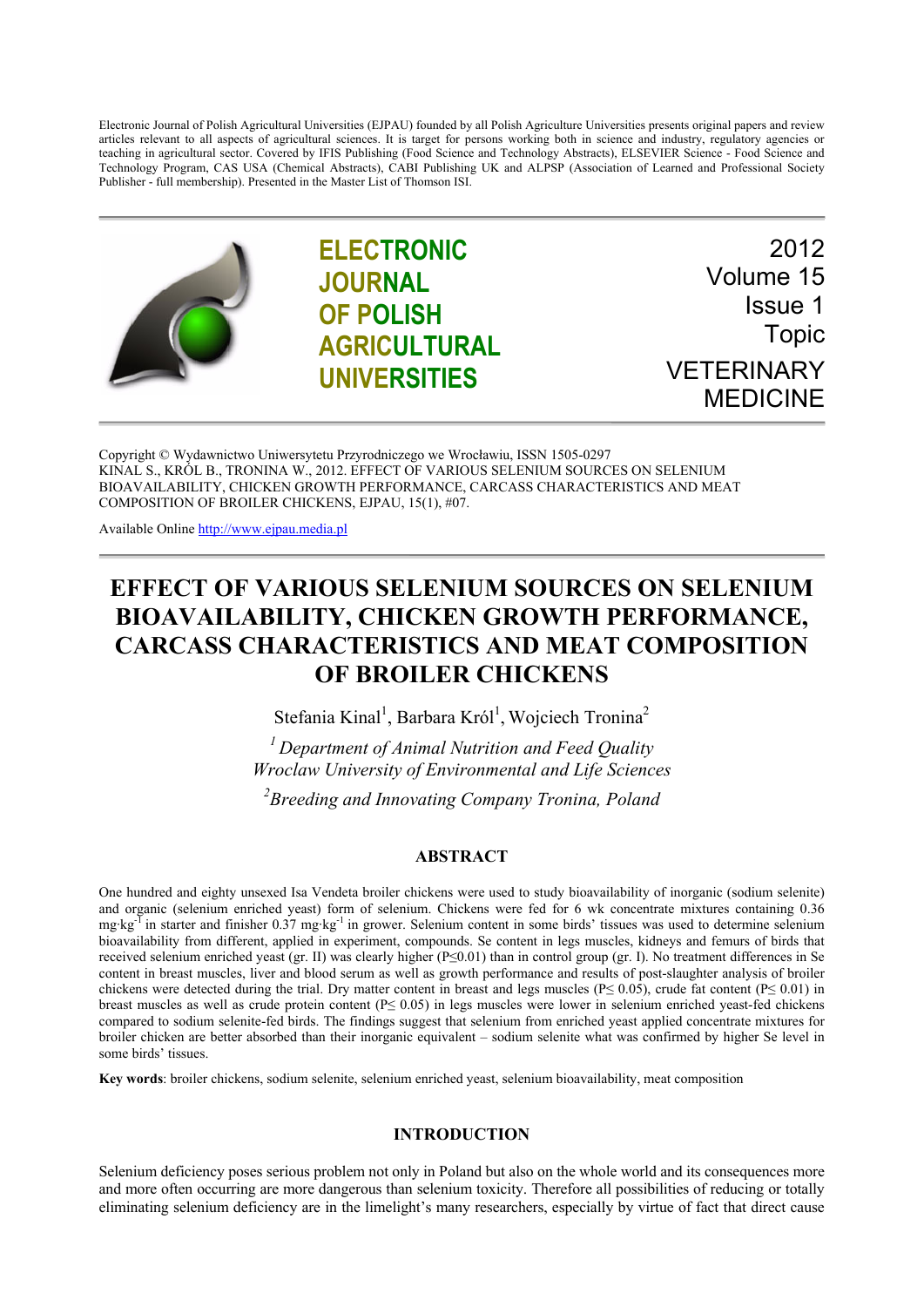of hiposelenosis is lack of this element in feed rations for animals. Although selenium deficiency not necessarily can be defined as a disease, it makes organism more subject to various infections or metabolic stresses [3].

**-1**Element bioavailability mainly depends on chemical form and animal species. Organic forms of selenium (selenocysteine, selenomethionine) are more effectively absorbed than inorganic compounds (selenites or selenates). It is a result of active transport of selenium amino acid complexes through epithelial cells of intestine compared with passive diffusion of selenates' or selenites' ions [7, 19]. Grela and Sembratowicz [12] indicate that bioavailability of various selenium compounds is varied and depends on animal species. According to Coenders [6] higher selenium bioavailability of organic forms, especially from selenium enriched yeast, in ruminant feeding is an effect of selenium protection against bacterial reduction. On the other hand in sheep nutrition about 29% of selenium from selenite is reabsorbed in digestive tract while in monogastric animals selenium from selenites is available in about 77% [6], or according to Underwood and Suttle [19], even in 85%.

The results of the studies on bioavailability of various chemical bounds of selenium are not clear-cut what cause the need of further researches on selenium bioavailability in animals from various chemical compounds justified.

The aim of this study was to estimate and compare selenium bioavailability of inorganic (sodium selenite) and organic (selenium enriched yeast) forms. For this purpose the selenium level in some tissues - breast and leg muscles, liver, kidneys, blood serum as well as femur were determined. Moreover the effect of various selenium forms on growth performance and meat composition of broiler chickens was estimated.

## **MATERIAL AND METHODS**

#### **Animals, diet and experimental design**

The research material consisted of 180 unsexed Isa Vedetta chickens that were randomly allocated to 2 groups (90 heads per each) with 3 repetitions per group (30 heads per each).

The chickens were kept in boxes on dry sawdust bedding. The poultry house was fitted with a mechanical ventilation system and the air exchange rate was adequate to the requirements of Isa Vedetta chickens. The relative humidity during the experimental rearing ranged from 67 to 77 %.

The broilers were fed with the following dry mash: Starter – from day 1 to 21, Grower – from day  $21<sup>st</sup>$  to  $35<sup>th</sup>$ , Finisher - from day  $35<sup>th</sup>$  to  $42<sup>nd</sup>$  of their life (Table 1). The factors differentiating all-mash concentrate mixtures for the chickens were selenium compounds applied in the mineral - vitamin mixtures (premixes): sodium selenite (group I - control) and selenium enriched yeast (group II - experimental).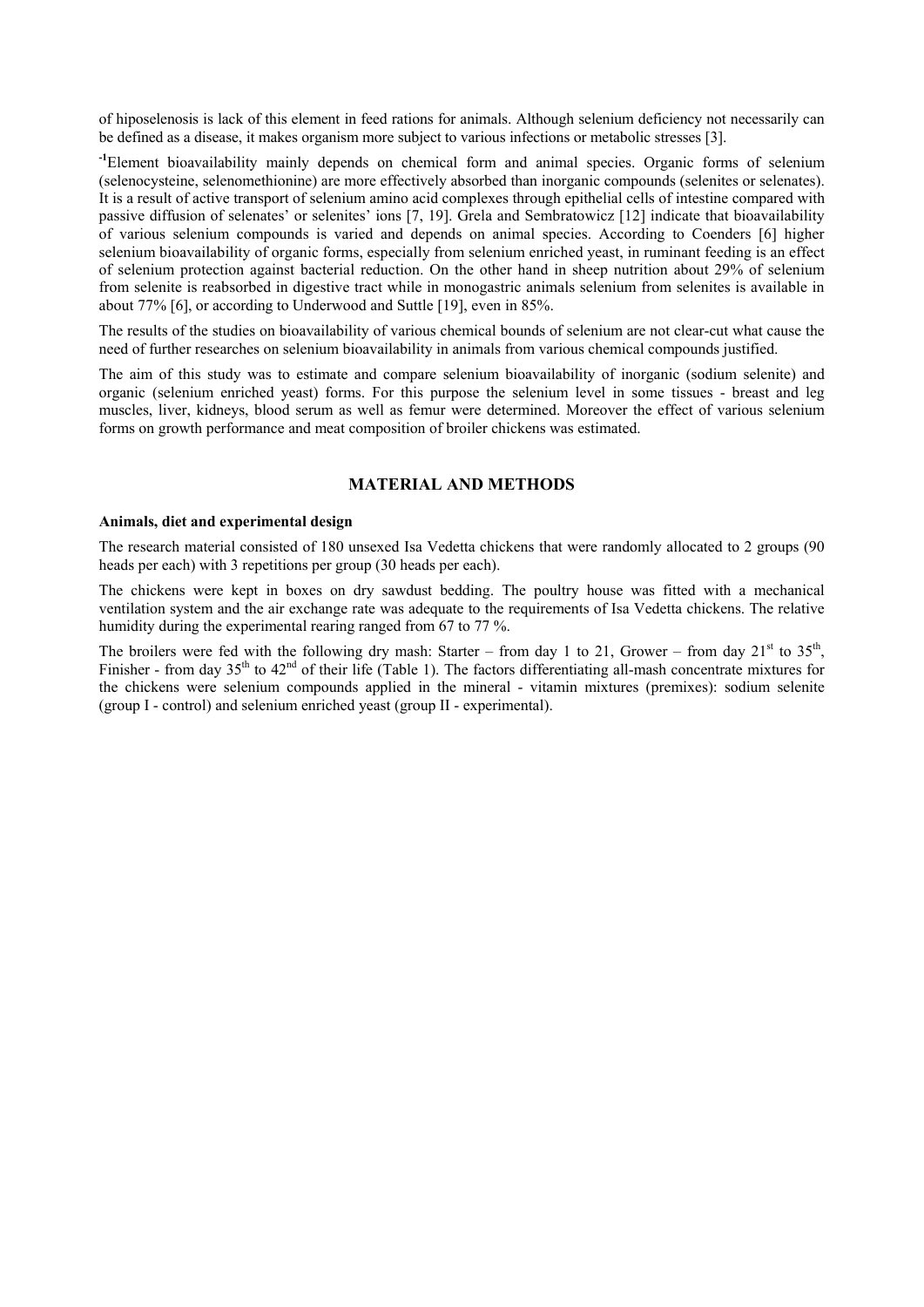| Item                 |                    | Starter | Grower     | Finisher |  |
|----------------------|--------------------|---------|------------|----------|--|
| Maize                | $\frac{0}{0}$      | 24.75   | 20.0       | 30.0     |  |
| Wheat                | $\frac{0}{0}$      | 35.0    | 42.0       | 38.3     |  |
| Soybean meal 46%     | $\frac{0}{0}$      | 32.0    | 29.3       | 23.5     |  |
| Dicalcium phosphate  | $\frac{0}{0}$      | 1.7     | 1.5        | 1.2      |  |
| Salt (NaCl)          | $\frac{0}{0}$      | 0.25    | 0.25       | 0.25     |  |
| Soybean oil          | $\frac{0}{0}$      | 4.0     | 4.8        | 5.0      |  |
| Limestone            | $\frac{0}{0}$      | 1.3     | 1.15       | 0.75     |  |
| Premix <sup>*</sup>  | $\frac{0}{0}$      | $1.0^*$ | $1.0^\ast$ | $1.0^*$  |  |
| Nutritive value      |                    |         |            |          |  |
| Metabolizable energy | $MJ\cdot kg^{-1}$  | 12.84   | 12.88      | 13.22    |  |
| Crude protein        | $\frac{0}{0}$      | 22.00   | 19.75      | 18.45    |  |
| Crude fibre          | $\frac{0}{0}$      | 2.50    | 2.50       | 2.50     |  |
| Lysine               | $\frac{0}{0}$      | 1.20    | 1.17       | 1.05     |  |
| Methionine           | $\%$               | 0.54    | 0.52       | 0.48     |  |
| Methionine + Cystine | $\frac{0}{0}$      | 0.92    | 0.88       | 0.81     |  |
| Tryptophan           | $\frac{0}{0}$      | 0.25    | 0.22       | 0.21     |  |
| Treonine             | $\frac{0}{0}$      | 0.78    | 0.73       | 0.65     |  |
| Total calcium        | $\frac{0}{0}$      | 0.87    | 0.82       | 0.70     |  |
| Available phosphorus | $\frac{0}{0}$      | 0.46    | 0.42       | 0.35     |  |
| Total sodium         | $\%$               | 0.16    | 0.15       | 0.16     |  |
| Selenium             | $mg \cdot kg^{-1}$ | 0.36    | 0.37       | 0.36     |  |

Table 1. Composition [in %] and nutritive value of all-mash mixtures

\* According to the fixed scheme of the experiment, the premixes contained selenium as a sodium selenite (group I) and selenium enriched yeast (group II).

Before commencing the experiment, all feed mixture components were chemically analysed in order to determine the content of the basic nutrients and mineral components, i.e. calcium, sodium [2] and phosphorus [11] as well as selenium after wet mineralization of the samples using Zeiss AAS-3 spectrometer [2]. The results of the analyses made possible determination of the nutritive value of the concentrate mixtures for chickens (Table 1).

On the day  $21<sup>st</sup>$  and  $42<sup>nd</sup>$  of the experiment, the chickens were weighted and the feed intake as well as mortality were recorded. In this way, the birds' body weight and feed conversion rate were measured.

### **Blood and tissues' samples collection**

At the end of the experiment, on day  $42<sup>nd</sup>$  of rearing, 12 birds (6 cockerels and 6 hens) were randomly selected for blood sampling, killing and dissection. Afterward carcass yield, gutted carcass weight and the breast, leg and wings yields were measured. Samples of breast and leg muscles, livers and kidneys, blood serum and femurs including the joint tissues prepared from the carcass were analysed. The qualitative parameters were expressed as a percentage of the total weight of each carcass.

The following parameters were determined for the breast and leg muscles: dry matter, crude protein [2] and crude fat according to the applicable Polish Standard (PN - 737 A - 8211). The selenium level was determined in the muscles, liver, kidneys and femurs as well as in the blood serum of the birds after wet mineralization of the samples with nitric acid using plasma spectrometer with mass detection (VARIAN ICP-MS instrument). The breast and leg muscles were sensually analysed according to PN-ISO 6564:1999 using the multiple comparison method and a 5 grade scale to evaluate the properties: colour, taste, smell, tenderness and juiciness.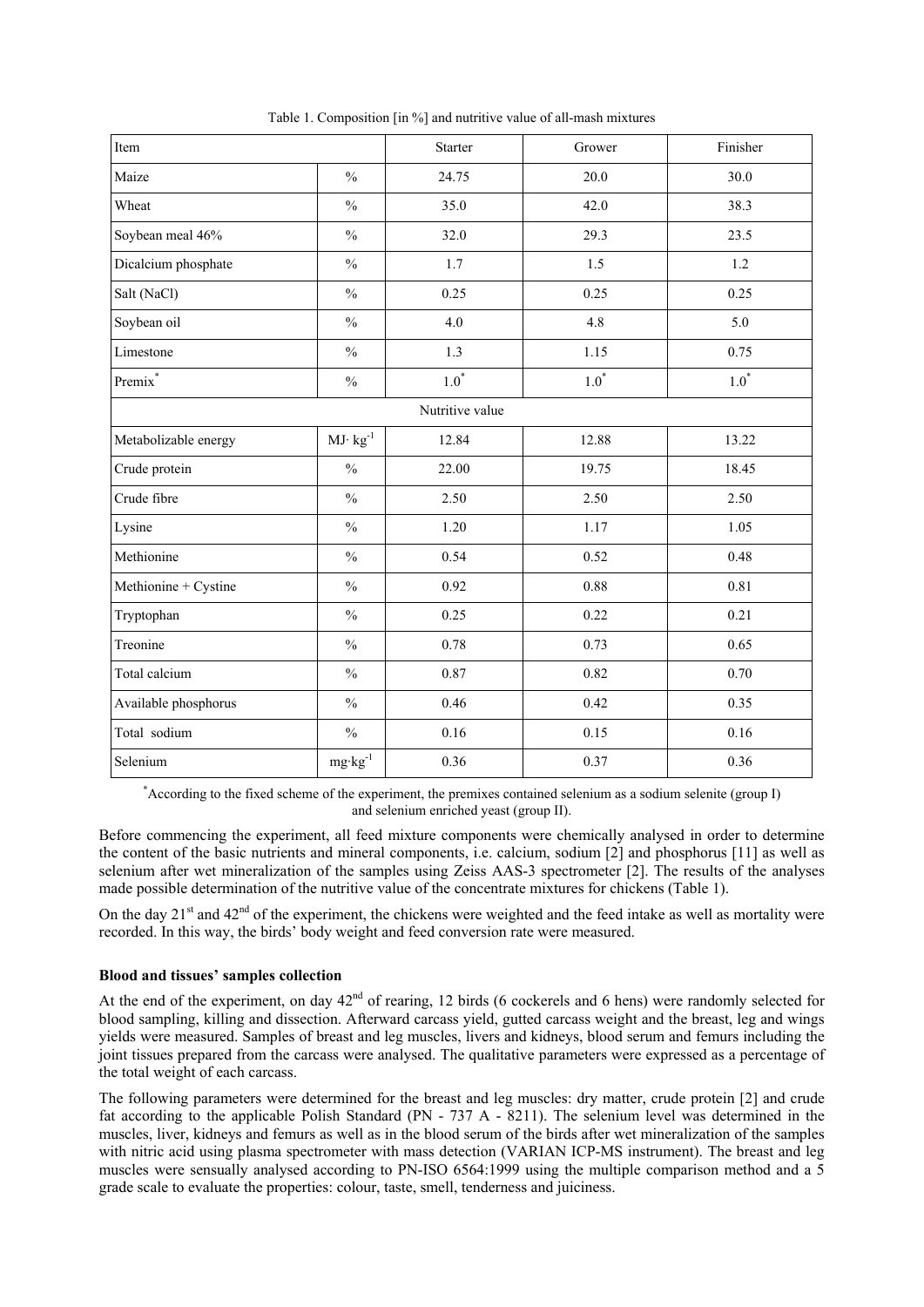#### **Statistical analysis**

All obtained in the course of the experiment data were statistically analysed using the t-student test and a singlefactor analysis of variation and the relevance of the differences was estimated applying the Duncan's multiple range test in STATISTICA 7.2 program.

## **RESULTS**

Applied in mineral-vitamin mixture selenium compounds did no effect on broilers' body weight on day 21st. Average body weight of 42 days broilers receiving selenium enriched yeast increased by 2.32% compared to the body weight of birds that received sodium selenite but the difference was not statistically significant (Table 2). Selenium enriched yeast as well as sodium selenite applied in concentrate mixtures did not effect on feed conversion on day  $21<sup>st</sup>$  and  $42<sup>nd</sup>$  their life although feed conversion in birds that received selenium enriched yeast in fodder was slightly better (Table 2). The lower mortality of broiler chicken that received selenium enriched yeast than birds which sodium selenite was applied in concentrate mixture was showed.

| Table 2. Growth performance of broiler chickens |
|-------------------------------------------------|
|-------------------------------------------------|

| Item                                                         |                | Feeding groups |                     |                              |
|--------------------------------------------------------------|----------------|----------------|---------------------|------------------------------|
|                                                              |                | Unit           | I - Sodium selenite | II - Selenium enriched yeast |
| Body weight [g]:                                             | 21 day of life | $x \pm sd$     | $735 \pm 41.6$      | $730 \pm 32.2$               |
|                                                              | 42 day of life | $x \pm sd$     | $2413 \pm 168.8$    | $2469 \pm 231.6$             |
| Feed conversion                                              | $1 - 21$       | $x \pm sd$     | $1.37 \pm 0.10$     | $1.36 \pm 0.10$              |
| $[\text{kg} \cdot \text{kg}^{-1} \text{b} \cdot \text{w}$ .] | 22-42          | $x \pm sd$     | $2.03 \pm 0.19$     | $1.95 \pm 0.14$              |
| Mortality                                                    |                | $[\%]$         | 8.89                | 7.78                         |

Prior to killing, the body weight of broilers that received selenium enriched yeast (group II) in concentrate mixture was slightly higher (by 2.48%) than birds in control group. This statement was confirmed by higher gutted carcass weights of chickens that were fed on concentrate mixture containing selenium enriched yeast. The carcass yield of broilers which were given selenium enriched yeast in concentrate mixture was higher (74.01%) than in birds that received sodium selenite in fodder (Table 3). Breast and leg meat yield as well as wings yield depend on chemical forms of selenium applied in broilers' fodder. The breast and leg yield in gutted carcass of broiler chickens that received selenium enriched yeast in mineral-vitamin mixture was lower while wings yield was higher than in birds which were given sodium selenite in concentrate mixture.

Table 3. Results of post-slaughter analysis

| Item                             |        | Feeding groups            |                              |  |
|----------------------------------|--------|---------------------------|------------------------------|--|
|                                  |        | I - Sodium selenite       | II - Selenium enriched yeast |  |
|                                  |        | $\mathcal{X}$<br>$\pm$ sd | $\mathbf x$<br>$\pm$ sd      |  |
| Body weight prior to killing [g] |        | $2419 \pm 113.9$          | $2479 \pm 195.0$             |  |
| Gutted carcass weight [g]        |        | $1754 \pm 263.1$          | $1832 + 235.5$               |  |
| Carcass yield $[\%]$             |        | $72.46 \pm 8.43$          | $74.01 \pm 8.48$             |  |
| Meat yield $[\%]$                | breast | $22.77 \pm 2.72$          | $21.92 \pm 3.59$             |  |
|                                  | leg    | $35.59 \pm 4.20$          | $33.70 \pm 7.40$             |  |
| Wing yield $[\%]$                |        | $9.96 \pm 3.25$           | $10.71 \pm 0.66$             |  |

The content of selenium in leg muscles, kidneys and femurs was clearly higher (P≤0.01) in chickens that received selenium enriched yeast than in broilers from group I receiving sodium selenite in concentrate mixture (Table 4).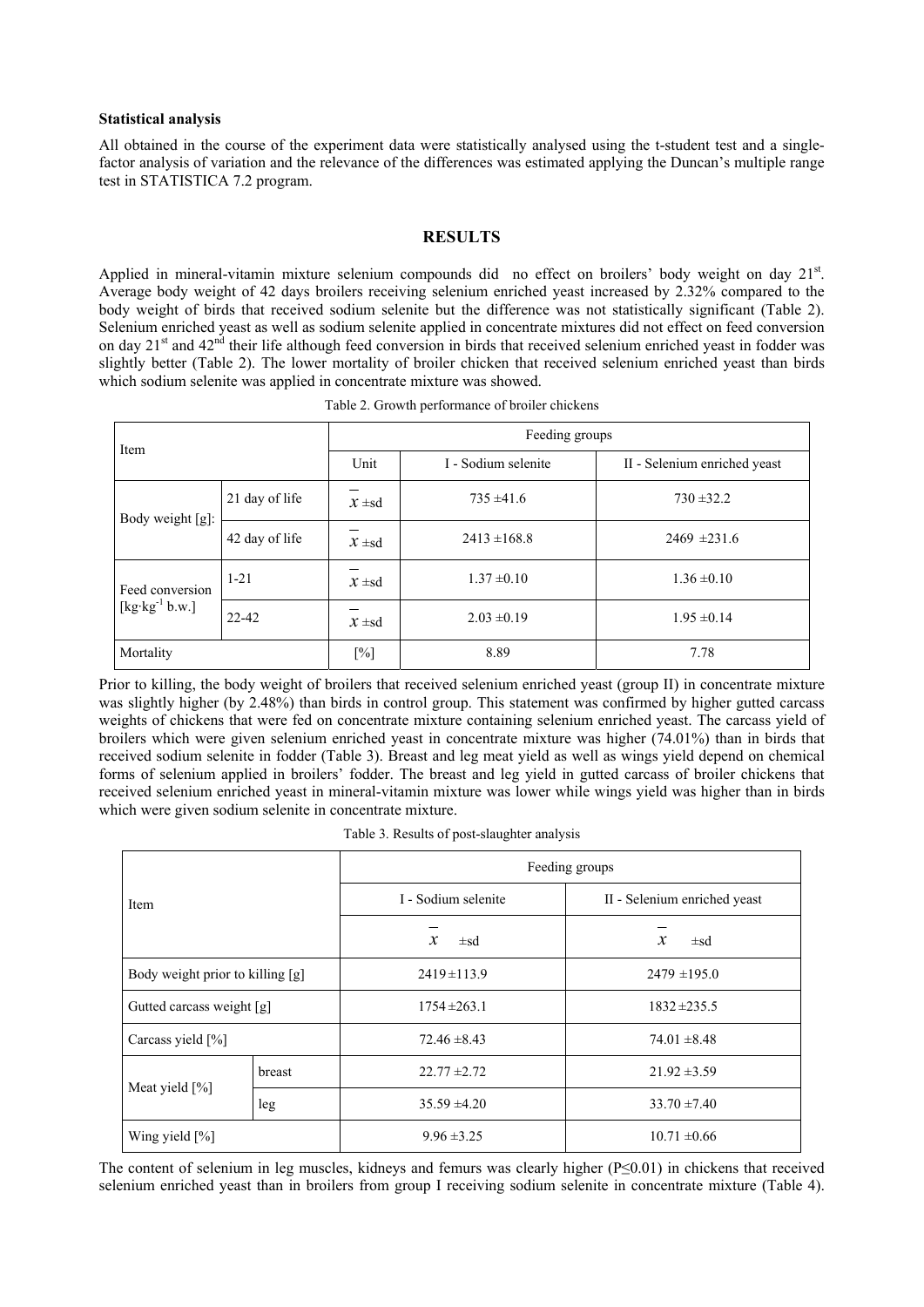The content of this microelement in breast muscles, liver and blood serum was slightly higher in birds from experimental group – II (selenium enriched yeast).

|                | Feeding groups                         |                              |  |
|----------------|----------------------------------------|------------------------------|--|
| Item           | I - Sodium selenite                    | II - Selenium enriched yeast |  |
|                | $x \pm sd$                             | $\mathfrak{X}$<br>$\pm$ sd   |  |
| breast muscles | $0.736 \pm 0.0254$                     | $0.796 \pm 0.061$            |  |
| leg muscles    | $0.377^{\mathrm{A}}\pm 0.012$          | $0.634^{B} \pm 0.039$        |  |
| liver          | $0.616 \pm 0.097$                      | $0.631 \pm 0.035$            |  |
| kidneys        | $0.528^{A} \pm 0.066$                  | $0.978^{\rm B} \pm 0.076$    |  |
| femur          | $1.516A \pm 0.332$                     | $2.436^{\rm B} \pm 0.520$    |  |
| blood serum    | $0.083 \pm 0.020$<br>$0.088 \pm 0.019$ |                              |  |

Table 4. Selenium content in selected soft tissues, femur (mg·kg-1of fresh tissue) and in blood serum ( $\mu$ mol·L<sup>-1</sup>) of broilers

A, B - values in rows with different letters differ high significantly ( $P \le 0.01$ )

Higher (P≤0.05) content of dry matter (29.81%) was stated in breast muscles of chickens in group I, which received concentrate mixture containing selenium as a sodium selenite than in birds from group II (29.14%). Crude protein and fat content in legs muscles, and crude fat content in breast muscles  $(P \le 0.01)$  of broilers receiving selenium enriched yeast decreased in comparison with the birds that received sodium selenite (Table 5).

| Table 5. Chemical composition of muscles (in $\%$ ) |  |  |  |  |  |  |
|-----------------------------------------------------|--|--|--|--|--|--|
|-----------------------------------------------------|--|--|--|--|--|--|

|                       | Feeding groups        |                                |  |  |  |
|-----------------------|-----------------------|--------------------------------|--|--|--|
| Item                  | $I -$ sodium selenite | $II$ – selenium enriched yeast |  |  |  |
|                       | $x \pm sd$            | $x \pm sd$                     |  |  |  |
| <b>Breast muscles</b> |                       |                                |  |  |  |
| dry matter            | $29.81a \pm 0.50$     | $29.14b \pm 0.45$              |  |  |  |
| crude protein         | $22.41 \pm 0.56$      | $22.25 \pm 0.40$               |  |  |  |
| crude fat             | $2.86A \pm 0.18$      | $2.59B \pm 0.12$               |  |  |  |
| Leg muscles           |                       |                                |  |  |  |
| dry matter            | $30.67a \pm 0.77$     | $29.90b \pm 0.61$              |  |  |  |
| crude protein         | $19.08a \pm 0.48$     | $18.37b \pm 0.65$              |  |  |  |
| crude fat             | $8.28 \pm 0.41$       | $8.63 \pm 0.56$                |  |  |  |

a, b - values in rows with different letters differ significantly ( $P \le 0.05$ )

A, B - values in rows with different letters differ high significantly ( $P \le 0.01$ )

Dry matter content in leg muscles of chickens from group I (control) was higher (P≤0.05) than in birds from group II, which received selenium enriched yeast. Crude protein content in leg muscles of broilers receiving selenium enriched yeast applied in concentrate mixture clearly (P≤0.05) decreased (about 3.72%), whereas crude fat content in these muscles increased, but the differences were not statistically confirmed (Table 5).

Breast meat of chickens that received in mineral-vitamin mixtures inorganic form of selenium, sodium selenite, were characterized by slightly better colour, taste, flavour and juiciness while tenderness was poorer quality than breast muscles of birds receiving selenium enriched yeast. Thus the total sensory evaluation of breast meat was slightly lower in chickens receiving selenium enriched yeast in fodder.

Total sensory evaluation as well as note related colour, taste and juiciness of leg meat of birds that received in concentrate mixtures selenium enriched yeast were similar as sensory evaluation of breast meat (Table 6).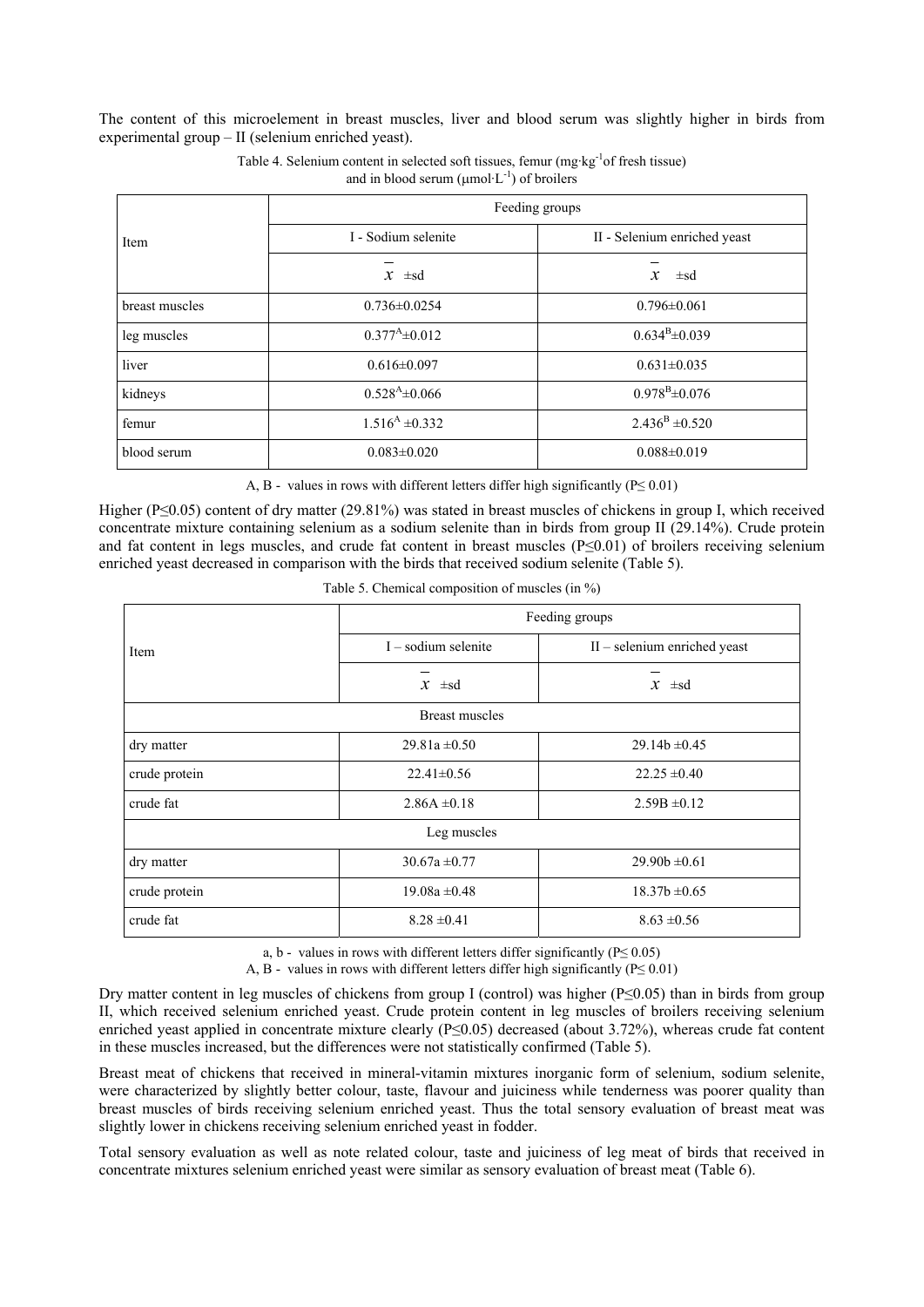| Item               | Feeding groups        |                            |  |  |
|--------------------|-----------------------|----------------------------|--|--|
|                    | $I - sodium$ selenite | II-selenium enriched yeast |  |  |
| <b>Breast</b> meat |                       |                            |  |  |
| colour             | $4.28 \pm 0.39$       | $4.24 \pm 0.64$            |  |  |
| taste              | $4.14 \pm 0.66$       | $3.89 \pm 0.80$            |  |  |
| flavour            | $4.08 \pm 0.58$       | $3.88 \pm 0.73$            |  |  |
| tenderness         | $4.15 \pm 0.58$       | $4.27 \pm 0.66$            |  |  |
| juiciness          | $4.17 \pm 0.52$       | $4.08 \pm 0.69$            |  |  |
| total note         | $4.21 \pm 0.52$       | $4.08 \pm 0.68$            |  |  |
| Leg meat           |                       |                            |  |  |
| colour             | $4.08 \pm 0.67$       | $4.04 \pm 0.77$            |  |  |
| taste              | $3.97 \pm 0.70$       | $3.94 \pm 0.84$            |  |  |
| flavour            | $3.86 \pm 0.77$       | $3.89 \pm 0.81$            |  |  |
| tenderness         | $4.13 \pm 0.64$       | $4.16 \pm 0.69$            |  |  |
| juiciness          | $4.17 \pm 0.57$       | $4.08 \pm 0.77$            |  |  |
| total note         | $4.06 \pm 0.64$       | $4.00 \pm 0.73$            |  |  |

Table 6. Results of sensually evaluation of chicken meat [in pts]

#### **DISCUSSION**

Obtained data, related to selenium content in some chickens' tissues in our experiment, showed that applied in concentrate mixtures for broilers selenium organic form made possibility of increasing content of this microelement in animal origin products which could be a good selenium source in human nutrition. It is allowed to suppose that chemical form of selenium applied in mineral-vitamin mixture effects on selenium content in birds' tissues. Selenium enriched yeast used in concentrate mixtures for chickens [4] increased selenium content in meat in comparison with this microelement content in meat of animals which were sodium given selenite in feed. Supplementation of feed ration for ISA Brown hens with selenium enriched yeast significantly increased selenium content in tissues (liver, kidney, heart, lungs, breast muscles) and also in blood serum [14] compared to hens that received sodium selenite in feed. Echevarria *et al.* [9] after giving to broilers sodium selenite in amount 0, 3, 6 and 9mg Se/kg of concentrate mixture stated that selenium content in tissues, especially in kidneys and liver increased proportional to supply of this element in feed.

Choct *et al.* [5] in experiment on broilers fed on premixes containing various forms of selenium did not show any differences in broilers body weight gains. On the other hand in the experiment carried out by Payne and Southern [18] on broiler chickens receiving sodium selenite higher body weight gain in  $17<sup>th</sup>$ ,  $17<sup>th</sup>$  and  $17<sup>th</sup>$  days of their life was shown than in birds that received this microelement as a selenium enriched yeast whereas chickens' mortality was kept on similar level and amounted respectively: 6.35 and 7.53%. Obtained in our experiment data related to chickens' body weight gains correspond with results obtained in experiment conducted by Choct *et al.* [5] and Jianhua *et al.* [13] on broiler chickens which receiving selenium enriched yeast in feed. Naylor *et al.* [16] after applying organic form of selenium in broiler feeding, indicated positive influence of this form on degree of feed utilization by chickens. However according to Edens [10] improvement of feed utilization could be a result of better feathering of birds whom feed was supplemented with selenium as a selenium enriched yeast. Acda and Chae [1] in experiment carried out on swine proved that organic forms of selenium applied in fatteners' feed in amount 0.05, 0.20 and 0.30 mg/kg of feed did not influence on fatteners' body weight gains as well as fodder intake and feed conversion.

Choct *et al.* [5] noted higher carcass and breast meat yield in broilers' carcass that received selenium enriched yeast in feed. On the other hand, Payne and Southern [18] in experiment carried out on broilers receiving sodium selenite and selenium enriched yeast stated that carcass yield and breast meat yield in carcass did not depend on chemical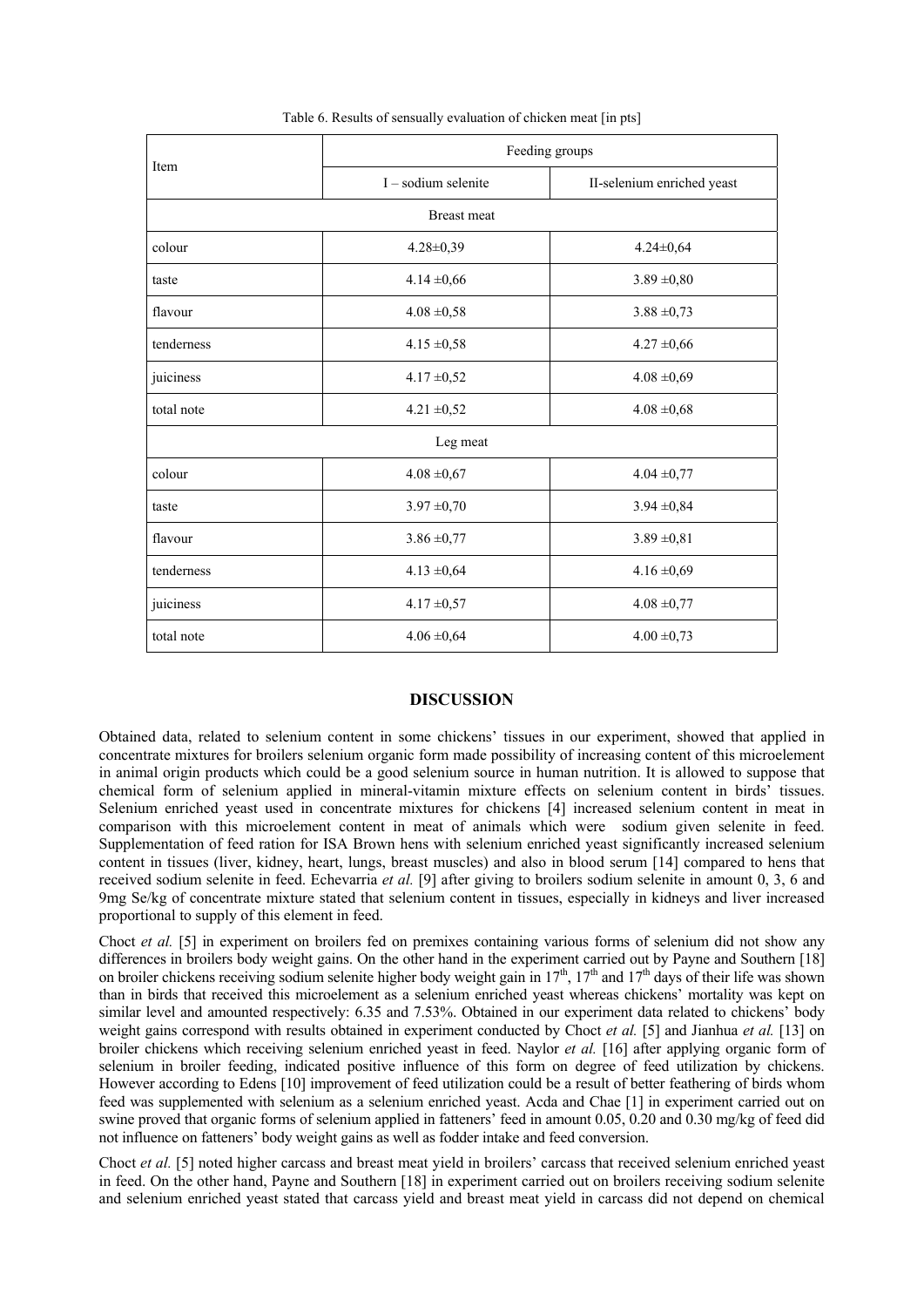form of this microelement in feed. Downs *et al.* [8] and also Payne and Southern [18] in their researches related to applying selenium enriched yeast in broilers feeding indicated similar dependency.

There are not many articles in available literature concerning effect of various chemical forms of selenium on sensory evaluation of broiler chickens' meat. Nielsen and Rasmussen [17] in their investigation on antioxidants, like a tocopherol and selenium, applied in animal nutrition, indicated that antioxidants have positive effect on improvement of quality parameters of poultry, pork and fish meat. Naylor *et al* [16] as well as Downs *et al.* [8] noted clearly in chickens that received selenium in organic form (selenium enriched yeast) (P≤0.01) lower meat's water losses in comparison with meat of broilers receiving that microelements as a sodium selenite. On the other hand Mahan *et al.* [15] showed that 120 hours after slaughter water losses in meat of fatteners that received sodium selenite were higher than in animals which selenium were not given or selenium enriched yeast was applied in feed. It could be a result of meat's prooxidants decaying by inorganic form of selenium.

#### **REFERENCES**

- 1. Acda S.P., Chae B.J. (2002). A review on the applications of organic trace minerals in pig nutrition. Pakistan J. Nutr., 1: 25-30.
- 2. AOAC (2000). Official Methods of Analysis. Association of Official Analytical Chemists.  $17<sup>th</sup>$  Edition. Washington DC.
- 3. Beck M.A., Levander O., Handy J., (2003). Selenium deficiency and viral infection. J. Nutr., 133: 14635-14675.
- 4. Bou R., Guardiola F., Barroeta A.C., Codony R. (2005). Effect of dietary fat sources and zinc and selenium supplements on the composition and consumer acceptability of chicken meat. Poult. Sci., 84: 1129-1140.
- 5. Choct M., Naylor A.J., Reinke N. (2004). Selenium supplementation affects broiler growth performance, meat yield and feather coverage. Br. Poult. Sci., 45, 5: 677-83.
- 6. Coenders R.M.W. (1995). Chromium and organic selenium: two basic elements in nutrition. In: TP Lyons and KA Jacques (Eds): Nutritional Biotechnology in the Feed and Food Industries. Proceedings of Alltech' s 20th, Annual Symposium. Nottingham University Press, pp. 2-14, 3, 19-30.
- 7. Dobrzański Z., Jamroz D. (2003). Bioavailability of selenium and zinc supplied to the feed for laying hens in organic and inorganic form. http://www.ejpau.media.pl/volume6/issue2/animal/art-03.html
- 8. Downs K.M., Hess J.B., Bilgili S.F. (2000). Selenium sources effect on broiler carcass characteristics, meat quality and drip loss. J. Appl. Anim. Res. 18: 61-72.
- 9. Echevarria M.G., Henry P.R., Ammerman C.B., Roa P.V., Miles R.D. (1988). Estimation of the relative bioavailability of inorganic selenium sources for poultry. 2. Tissue uptake of selenium from high dietary selenium concentrations. Poult. Sci. 67: 1585-1592.
- 10. Edens F.W. (2002). Practical applications for selenomethionine: broiler breeder reproduction. In: TP Lyons and KA Jacques (Eds): Nutritional Biotechnology in the Feed and Food Industries. Proceedings of Alltech' s 18th, Annual Symposium. Nottingham University Press, pp. 29-42.
- 11. Fick K.R., Mcdowell L.R., Miles P.H., Wilkinson N.S., Funk J.D., Conrad J.H. (1979) Methods of mineral Analysis for Plant and Animal Tissue. Animal Science Department. University of Florida. Gainesville, FL.
- 12. Grela E., Sembratowicz I. (1997). Organic and inorganic compounds of selenium in animal nutrition. Med. Weter. 53, 7: 385-386.
- 13. Jianhua H., Ohtsuka A., Hayashi K. (2000). Selenium influences growth via thyroid hormone status in broiler chickens. Brit. J. Nutr. 84: 727-732.
- 14. Kurnicová S., Boldižárova I., Grešákova E., Bobček R., Leng Ĺ. (2003). Chicken selenium status when fed a diet supplemented with Se-Yeast. Acta Vet. Brno 73: 339-346.
- 15. Mahan D.C., Cline T.R., Richert B. (1999). Effect of dietary levels of selenium enriched yeast and sodium selenite as selenium sources fed to growing-finishing pig on performance, tissue selenium, serum glutathione peroxidase activity, carcass characteristics and loin quality. J. Anim. Sci. 77: 2172-2179.
- 16. Naylor A.J., Choct M., Jacques K.A. (2000). Effect of selenium sources and level on performance and meat quality in male broilers. Poult. Sci. 79: suppl, 117.
- 17. Nielsen H.E., Rasmussen O.K. (1979). The influence of selenium on performance, meat production and the quality of some edible tissues in pigs. Acta Agr. Scan. Suppl. 21: 246-257.
- 18. Payne R.L., Southern L.L. (2005). Comparison of inorganic and organic selenium sources for broilers. Poult. Sci. 84: 898- 902.
- 19. Underwood E.J., Suttle N.F. (1999). The mineral nutrition of livestock. CABI. Publishing, New York, NY.

Stefania Kinal

Department of Animal Nutrition and Feed Quality Wroclaw University of Environmental and Life Sciences Chełmońskiego 38C, 51-630 Wrocław, Poland Phone +48 71 3205 834 e-mail: stefania.kinal@up.wroc.pl